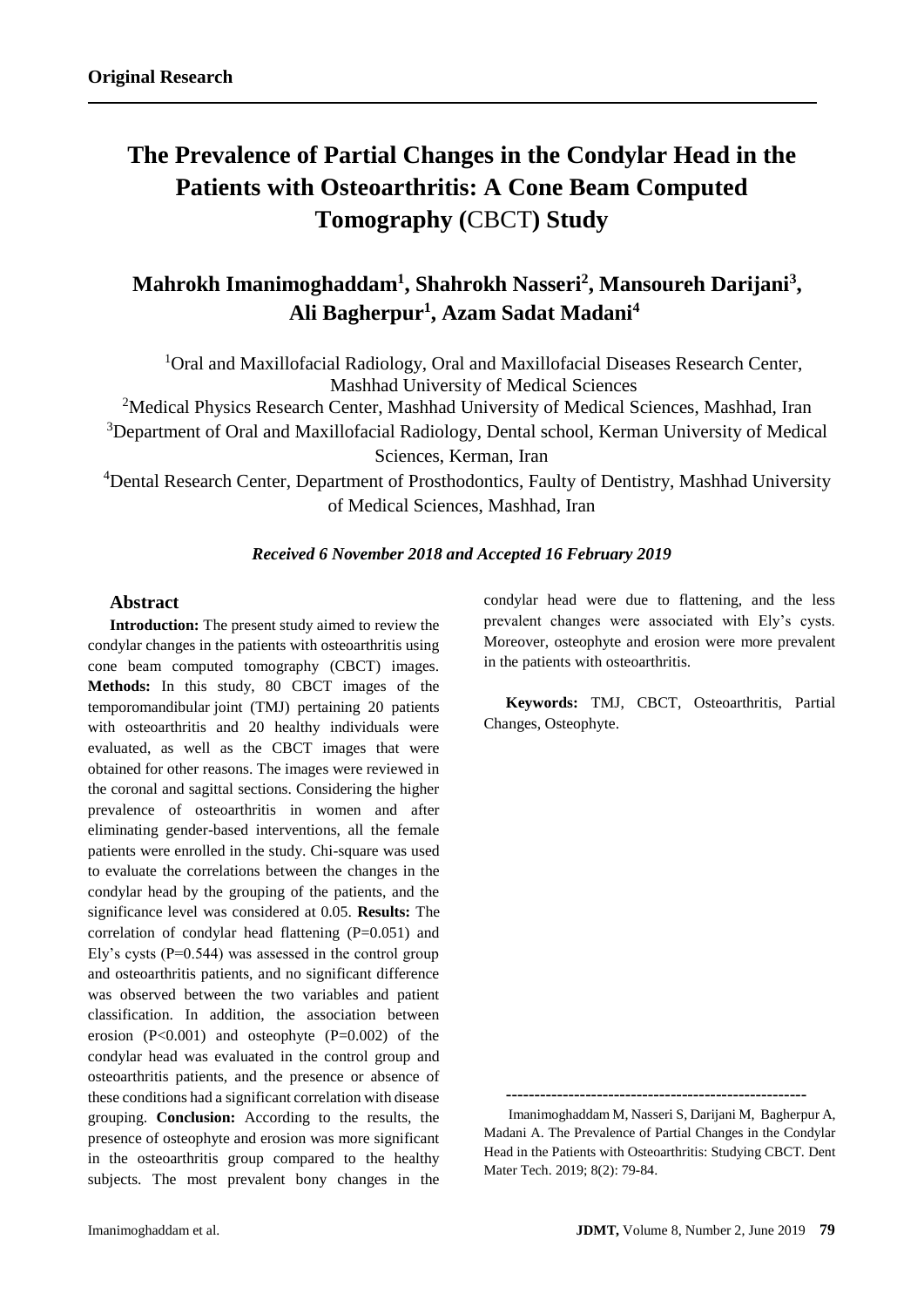#### **Introduction**

The temporomandibular joint (TMJ) is classified as one of the most complicated joints in the body. TMJ is composed of a movable segment (condylar head) and a fixed segment (mandibular fossa) and differs from the other joints in the body (1). TMJ disorders are generally referred to as temporomandibular joint disorders (TMDs), which encompass a large, heterogeneous group of diagnostic items. TMDs could be classified as group I (muscle disorders), group II (disk displacement), and group III (arthralgia, arthritis, and arthrosis) (2).

Degenerative TMJ disorders have been categorized as osteoarthritis and osteoarthritis by the International Research Diagnostic Criteria for Temporomandibular Disorder (RDC/TMD) (3). Degenerative arthritis or osteoarthritis is an age-dependent disorder, which is the most prevalent state of TMJ. The bony changes associated with osteoarthritis include flattening, sclerosis, erosions, osteophyte formation, condylar head resorption, and reduced joint space. These changes are commonly detected in the condylar, while they may engage the glenoid fossa or joint space as well (4, 5).

Imaging is among the leading diagnostic modalities for the assessment of the bony changes in the TMJ, along with clinical examination and various radiographic methods. A clear image of the affected area is essential to the effective treatment of TMDs. However, factors such as the superimposing of the adjacent structures, various angles of the condylar, limitations in mouth opening in some patients, presence of artifacts, and mandible movements during imaging are among the major challenges associated with imaging modalities (5).

Various radiological techniques are used to assess the changes in the TMJ following traumas, degenerative disorders, and deformations, each of which has a specified value for proper clinical examination. Some of these methods include transcranial images, transorbital images, transpharyngeal images, panoramic images, CT-scan, cone beam computed tomography (CBCT) and magnetic resonance imaging (MRI) (6).

CBCT has been introduced as the standard technique for the evaluation of the bony changes in the TMJ (7). The reduced dose received by the patient and higher spatial resolution of the CBCT images are among the key advantages of CBCT over CT-scan (8). Imaging modalities such as MRI and sonography are also particularly used for the review of the disk and soft tissues (9). CBCT provides a three-dimensional (3D) image from the mineralized tissues of the mandibularfacial area with the least distortion and is efficient in specifying various bony changes affecting the TMJ (6).

The present study aimed to review the TMJ bony changes in the patients with osteoarthritis using CBCT.

#### **Materials and Methods**

This cross-sectional study was conducted on 40 patients referring to the Radiology department of the School of Dentistry, Mashhad University of Medical Sciences, Mashhad, Iran for the imaging of the posterior maxilla and implant replacement. The patients were divided into two groups and matched in terms of age and gender. The exclusion criteria of the study included the history of orthodontic and TMJ treatments, craniofacial anomalies, and systemic diseases affecting the joints (e.g., arthritic rheumatoid scleroderma and gout).

Diagnosis of TMD was performed based on the Research Diagnostic Criteria for Temporomandibular Disorder (RDC/TMD) (group III), and the patients were exanimated by a prosthetics expert and a radiologist, who were trained on RDC/TMD. CBCT imaging was carried out from the right and left sides using the Promax3D unit (Planmeca, Helsinki, Finland) with closed mouth, maximum tooth intercuspation, field of view (FoV) size of 80\*80\*80 millimeters, voxel size of %16 millimeters, and exposure time of 12 seconds. CBCT was selected for the current research due to the low dose and ability to show bony changes and analyze the lateral sections separately or in combination with the coronal sections (6).

The sagittal sections were perpendicular to the panoramic curve line, which links the outer pole of the condylar to the inner pole, along with the condylar curvature and the coronal section, which were perpendicular to the panoramic line in parallel to the transverse axis, which was recreated with a slice interval of one millimeter.

Two independent observers who were blinded to the study reviewed the CBCT images of the patients and the partial changes in the condylar head (flattening, erosion, osteophyte, and Ely's cysts; Fig. 1) in the control and osteoarthritis groups (Figs 2, 3).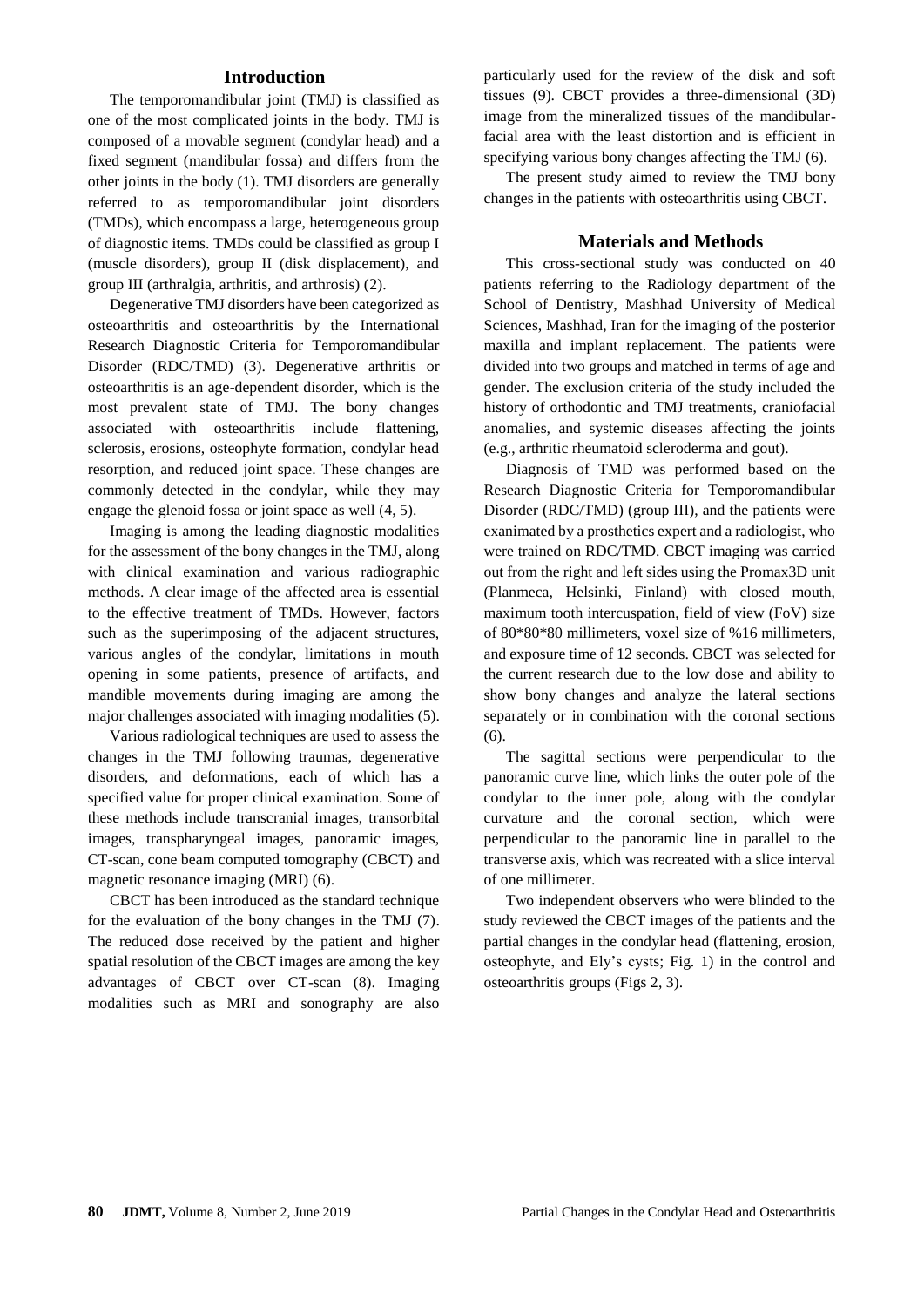

**Figure 1.** Sagittal Images of Osteoarthritis Patients (**A**: Flattening, **B**: Erosion, **C**: Osteophyte, **D**: Ely's cysts)



**Figure 2.** Sagittal Images of Normal Subjects (sections drawn vertically to panoramic line parallel to longitudinal axis of condylar in axial plane)



**Figure 3.** Coronal Images of Normal Subjects (sections drawn vertically to panoramic line parallel to transvers axis of condylar in axial plane)

CBCT was required in order to diagnose the disorder in the patients with osteoarthritis, and no ethical problem was observed. Regarding the control group, since TMJ imaging is not often reasonable in healthy individuals, the image field was adjusted, so that the condylar would also be imaged in the subjects referring to receive fixing implants or wisdom tooth surgery in the posterior areas of the upper jaw. Before performing imaging, written informed consent was obtained from

the patients. In addition, the study protocol was approved by the Ethics Committee of Mashhad University of Medical Sciences (code: 931516).

Data analysis was performed in SPSS version 21 using Chi-square and Fisher's exact test to assess the correlations between the changes in the condylar head in the control and osteoarthritis groups. In all the statistical analyses, the significance level was considered at 0.05.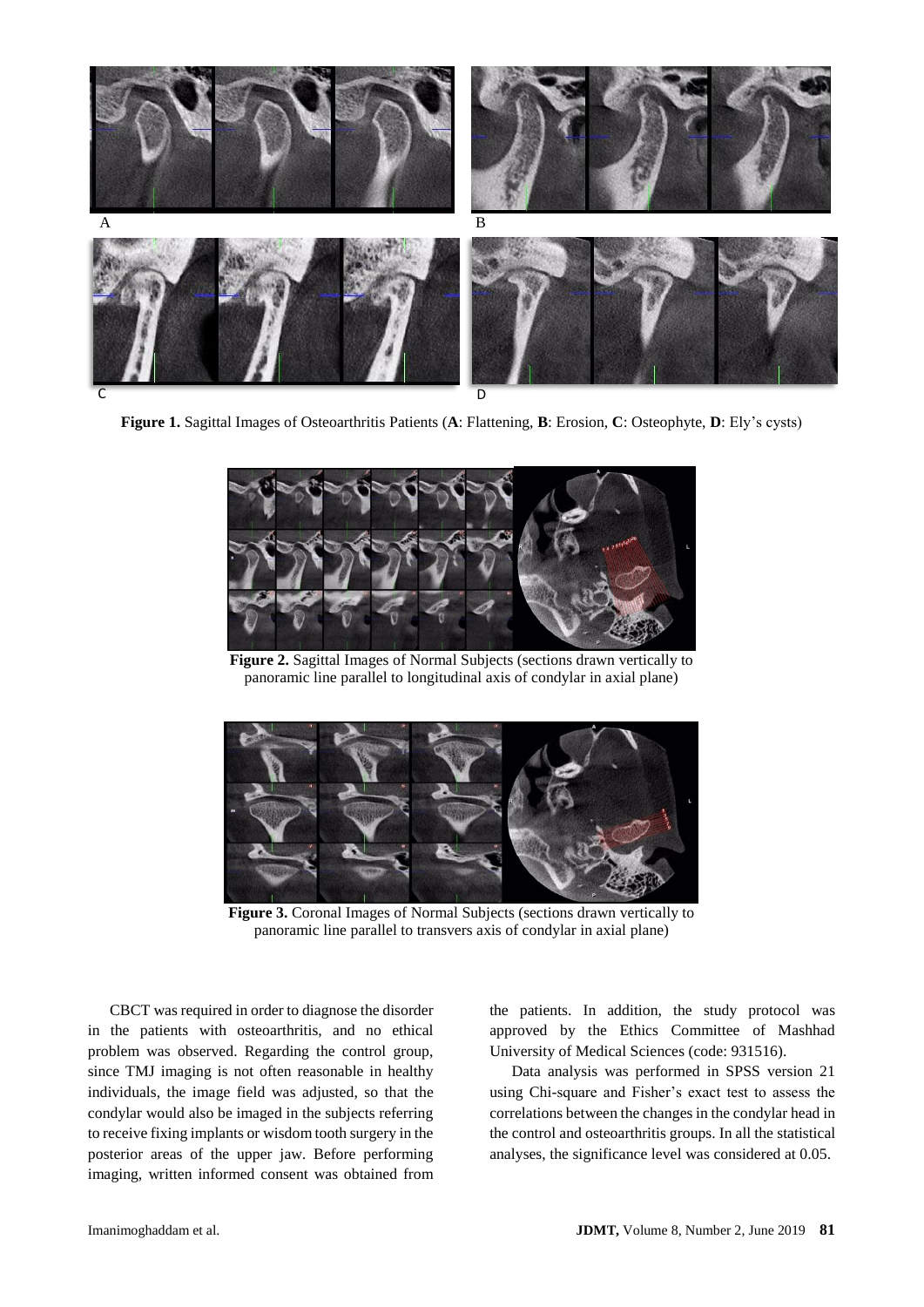#### **Results**

In total, 40 female patients (20 with osteoarthritis and 20 controls with healthy TMJ and class I occlusion) were enrolled in the present study. The mean age of the subjects in the control and osteoarthritis groups was  $29.1 \pm 6.047$  and  $34.8 \pm 10.957$  years, respectively (Table I).

The correlation between flattening and Ely's cysts of the condylar head was investigated in the healthy subjects and patients with osteoarthritis. Fisher's exact test was used since the expected number of one of the cells was  $25\%$  (<5). Furthermore, the association

between erosion and osteophyte of the condylar head was investigated in the healthy individuals and patients with osteoarthritis. Since the expected number of none of the cells was less than five, the P-values of the Chisquare test were used, which were  $<0.001$  and 0.002, respectively. According to the obtained results, the presence or absence of erosion had a significant effect on disease grouping. Moreover, erosion and osteophyte were more prevalent in the patients with osteoarthritis compared to the controls (Table II). On the other hand, the findings indicated the P-values of 0.051 and 0.544, respectively, and no significant correlation was observed between the two variables (Table II).

**Table I**. Comparison of Mean Age in Normal Individuals and Osteoarthritis Patients Based on Kolmogorov-Smirnov Test

| Group                  | N   | <b>Mean</b> | Std.<br><b>Deviation</b> | Minimum | <b>Maximum</b> | <b>P-value</b> |
|------------------------|-----|-------------|--------------------------|---------|----------------|----------------|
| Normal                 | 20. | 29.1        | 6.047                    | 21      | 45             | P > 0.05       |
| <b>O</b> steoarthritis | 20  | 34.8        | 10.957                   | 20      | 50             | P > 0.05       |

**Table II.** Correlations of Flattening, Erosion, Osteophyte, and Ely's Cysts of Condylar Head in Normal Individuals and Osteoarthritis Patients

|                | <b>Flattening</b><br>N(% |           | <b>Erosion</b><br>N(%) |           | Osteophyte<br>N(%) |          | Ely's Cysts<br>N(%) |          |
|----------------|--------------------------|-----------|------------------------|-----------|--------------------|----------|---------------------|----------|
|                | Yes                      | No        | Yes                    | No        | Yes                | No       | Yes                 | No       |
| Osteoarthritis | 34(85)                   | 6(15)     | 25(62.5)               | 15 (37.5) | 15(37.5)           | 5(62.5)  | 3(7.5)              | 37(92.5) |
| Normal         | 12(60)                   | 8(40)     | 0(0)                   | 20 (100)  | 0(0)               | 20 (100) | 0(0)                | 20(100)  |
| Total          | 46(76.7)                 | 14 (23.3) | 25(41.7)               | 35(58.3)  | 15 (25)            | 25(75)   | 3(5)                | 57 (95)  |
| P-value        | 0.051                    |           | $<\!\!0.001$           |           | 0.002              |          | 0.544               |          |

#### **Discussion**

TMD is considered as a subgroup of musculoskeletal pathologies and is the main cause of the pains with a nontooth origin. The most common symptoms of TMD include joint pain, muscle pain, constraints in mouth opening, clicks, and crepitus. Osteoarthritis is a chronic, degenerative, inflammatory disease, which is the most prevalent state of arthritis (10). Osteoarthritis mostly affects middle-aged and elderly individuals, particularly women aged more than 50 years. The higher prevalence of this disorder in women could be attributed to estrogen and prolactin hormones, which intensify the degradation of cartilage and bony structures, as well as the immune response stimulus in TMJ (5). Although osteoarthritis mostly affects the knees, pelvic joints, and spine, which bear most of the body weight, it could also engage the neck, arms, and TMJ. The most prevalent symptom of osteoarthritis in TMJ are touchable inflammation, joint

tenderness, crepitation, and limitations in the movements of the mandible. The disease has been reported to be mild in the joints in the early morning, while it could become more severe in the afternoon due to daily activities. Therefore, it is critical for dentists to recognize the anatomic specifications of the TMJ surfaces in order to identify the changes occurring following TMD (11).

In the current research, the morphological changes in the condylar (flattening, erosion, Ely's cysts, and osteophyte) were evaluated through reviewing the CBCT of the individuals with TMD. Erosion was identified within the early stages of degenerative changes, which indicated that TMJ was unstable, and immediate superficial bone changes were inevitable, which is highly likely in the case of occlusion change.

Flattening is a degenerative state, which is caused when a high load is imposed on the TMJ and may be associated with the engagement of the master and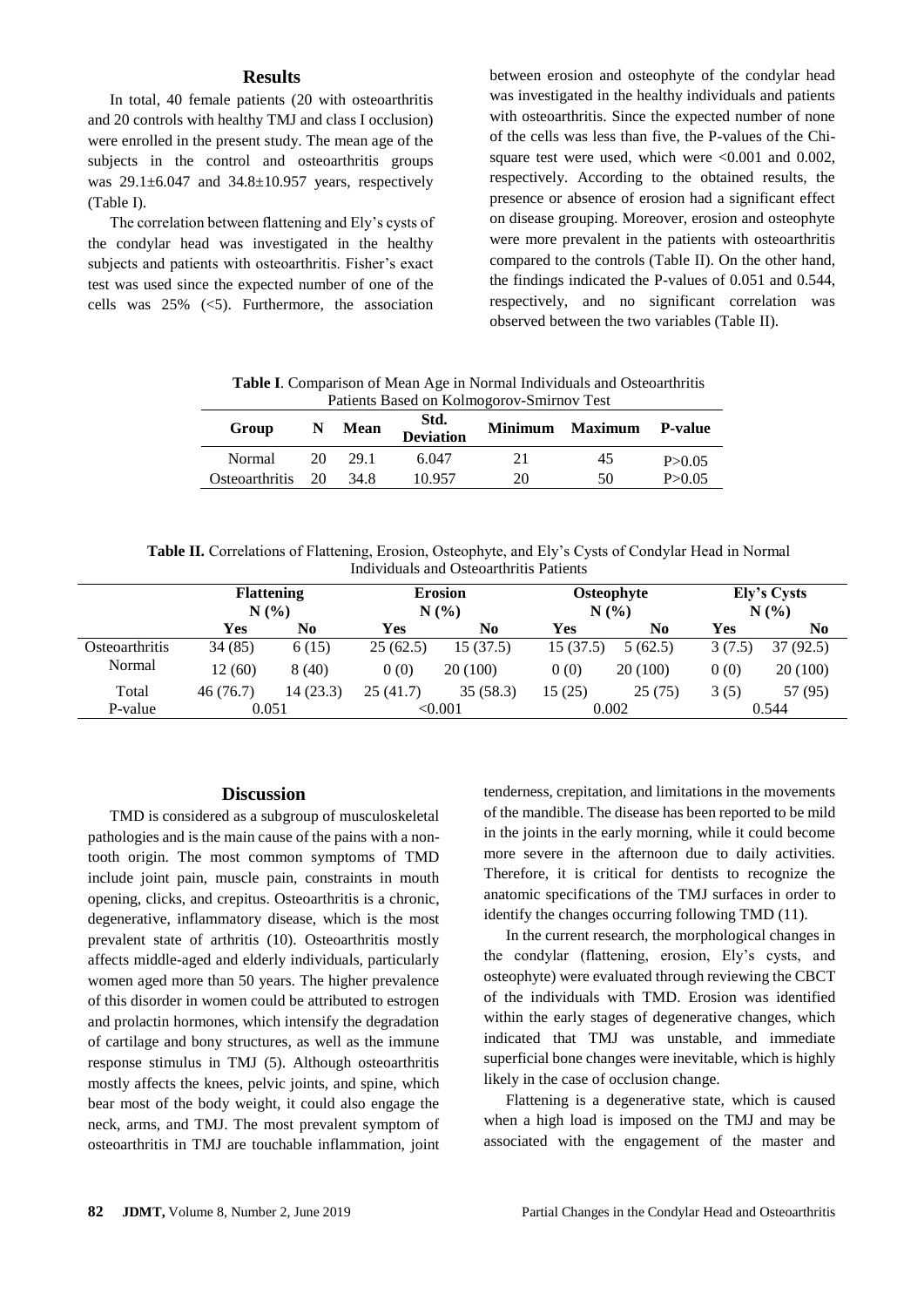temporal muscles. Osteophyte occurs at the end of degenerative changes while the body is adapting to the repair of the joints to stabilize and widen the joint surface, so that it could bear the excessive load on the joint.

Ely's cysts are also referred to as subcortical cysts and are a lucent circular area, which are placed exactly under the cortical bone or deep into the cortical bone (5). In present study, the most prevalent finding denoted by the two observers was joint surface flattening. On the other hand, Ely's cysts were reported to be the least prevalent observation. The reason for the higher prevalence of flattening is that this change was adjusted to resist the load imposed on the TMJ; however, it was complicated to differentiate the developed remodeling from the degenerative joint disease (6).

In a study by Nah et al (12), the condylar changes in the patients with TMD were assessed using CBCT. According to the findings, the most prevalent changes were sclerosis, erosion, and flattening. In addition, cases of Ely's cysts and osteophyte were reported in the mentioned research, which were scarce (4%); this is in line with the results of the present study. It is notable that in the study by Nah et al (12), there was no age limit, and the patients with various age ranges were examined. Although sclerosis was the most prevalent finding in the mentioned study, the definite identification of the changes was not possible, and it is a gradual process progressing over time.

With respect to flattening, Nah et al. only considered the upper surface flattening of the joint, while the flattening changes were also observed in the other surfaces of the condylar head, due to which the prevalence of flattening was reported to be low. In the current research, the flattening of all the joint surfaces of the condylar head was investigated, and a higher prevalence was observed compared to the study by Nah et al (12). In addition, the most prevalent bony changes in the condylar head were detected in flattening, while the least prevalence was reported in the case of Ely's cysts. Osteophyte and erosion were also more prevalent in the osteoarthritis group, which is consistent with the findings of Alexiou in the patients with joint arthritic degenerative changes (4).

In this regard, N. Alves et al (11). Evaluated the morphological features of TMJ, concluding that sclerosis, flattening, erosion, and osteophyte had the highest prevalence, which is in congruence with the results of the present study. On the other hand, Cevidanes et al (13). performed a study to analyze the condylar of the patients with osteoarthritis, and the prevalence of flattening, erosion, and osteophyte was reported to be 60%, 40%, and 40%, respectively. In another research, Dose Anjos Pantual et al (6). Assessed the bony changes in the TMJ using CBCT, stating that the prevalence of flattening was 59%. The results of the mentioned studies are in line with the current research.

In a study by Ujwala Shiravama Shety et al (5), condylar changes were investigated using digital tomography, and the most prevalent changes were erosion, flattening, and osteophyte as detected by three observers, which is consistent with the results of the present study in terms of the high prevalence of flattening. Furthermore, Marcella Quirino et al (6). Assessed degenerative bony changes using CBCT, reporting the prevalence of flattening, osteophyte, erosion, sclerosis, and Ely's cysts to be 58.8%, 3.44%, 6.22%, 2.13%, and 4.10%, respectively, which is in congruence with the findings of the current research. Similarly, Alexiou et al (14). investigated the severity of bony osteoarthritic changes in the TMJ, and the obtained results indicated that erosion, flattening, and osteophyte were the most prevalent degenerative condylar changes, while sclerosis had the lowest prevalence. These findings are consistent with the results of the present study in terms of the high prevalence of flattening. The high prevalence of flattening in the current research was also similar to the findings of Hintz et al. (15), which demonstrated condylar morphological changes based on CBCT and conventional tomography images (15).

In a study by Imani Moqadam et al (16). The correlation between bony changes and TMD grouping was investigated, and the authors concluded that flattening, erosion, and osteophyte were more prevalent in the RDCTMDIII group, including patients with osteoarthritis, compared to the other changes. This finding corresponds with the results of the present study.

#### **Conclusion**

According to the results, the prevalence of osteophyte and erosion was higher in the patients with osteoarthritis compared to the healthy subjects. Furthermore, the most prevalent bony changes in the condylar head were flattening, while Ely's cysts had the lowest prevalence. Also, osteophyte and erosion were more frequent in the patients with osteoarthritis compared to the normal subjects.

#### **Recommendations**

It is recommended that further investigation be conducted to assess the effects of variables such as anterior crossbite, number of the teeth found in the occlusion, and parathyroid hormone on the serum minerals and condylar head changes. Considering that the most of the patients with osteoarthritis are women, it is suggested that the levels of sex hormones be measured in further investigation in this regard in order to evaluate their possible effects.